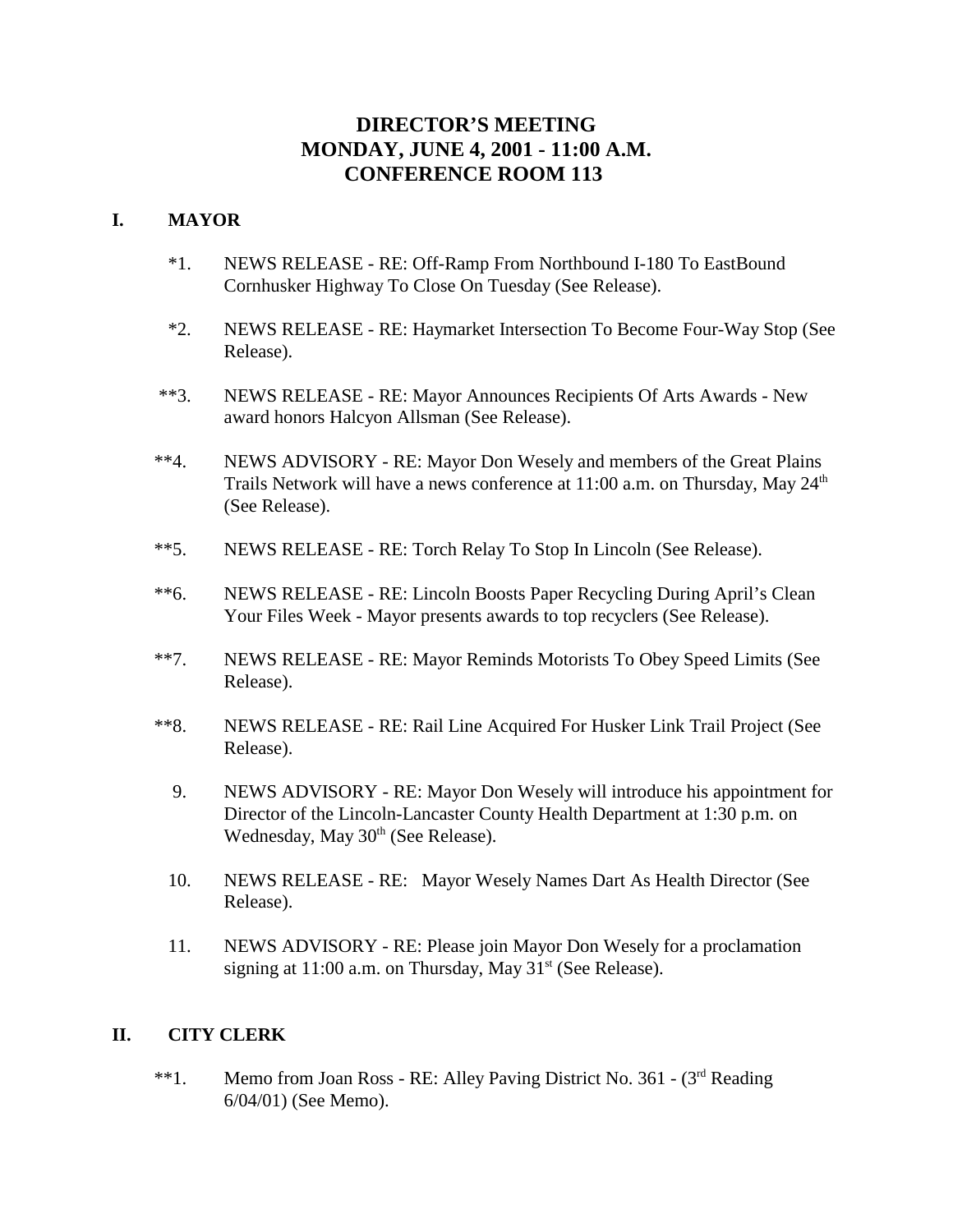#### **III. CORRESPONDENCE**

#### **A. COUNCIL REQUESTS**

#### **COLEEN SENG**

- 1. OUTSTANDING Request to Building & Safety Department/ Forward to the **Public Works & Utilities Department** - RE: Peoples Gas installed a gas line on Havelock Avenue - destroyed his lawn (RFI#839-4/30/01). **— 1.) SEE RESPONSE FROM RON PEERY, BUILDING & SAFETY DEPARTMENT RECEIVED ON RFI#839-5/30/01 (THEY FORWARD THIS RFI TO THE PUBLIC WORKS & UTILITIES DEPARTMENT)**
- 2. OUTSTANDING Request to **Health-Animal Control** RE: Concerned about someone and their dogs dumping on her property (RFI#842 - 5/07/01)
- 3. Request to Building & Safety Department RE: Complaint about the area around 64th & Dudley (RFI#845-5/22/01). — **1.) SEE RESPONSE FROM ROY BRETTHORST, BUILDING & SAFETY DEPARTMENT RECEIVED ON RFI#845-5/30/01**

### **JON CAMP**

1. Request to Don Herz, Finance Director/Fire Chief Mike Spadt – RE: Reports on the Lincoln Fire and Rescue revenue and activity (RFI#58-5/25/01)

#### **TERRY WERNER**

- 1. Request to Law Department/Urban Development/Building & Safety Department RE: Junk Car Ordinance (RFI#1 - 5/30/01). — **1.) SEE RESPONSE FROM JOHN McQUINN, CITY LAW DEPARTMENT RECEIVED ON RFI#1- 5/31/01**
- 2. Request to Building & Safety Department RE: What are the restrictions for building a house or rebuilding a house (RFI#2 - 5/30/01)

### **B. DIRECTORS AND DEPARTMENT HEADS**

#### **FINANCE/CITY TREASURER**

\*1. Material from Don Herz & Melinda Jones - RE: Resolution & Finance Department Treasurer Of Lincoln, Nebraska Investments Purchased Between May 7 and May 11, 2001.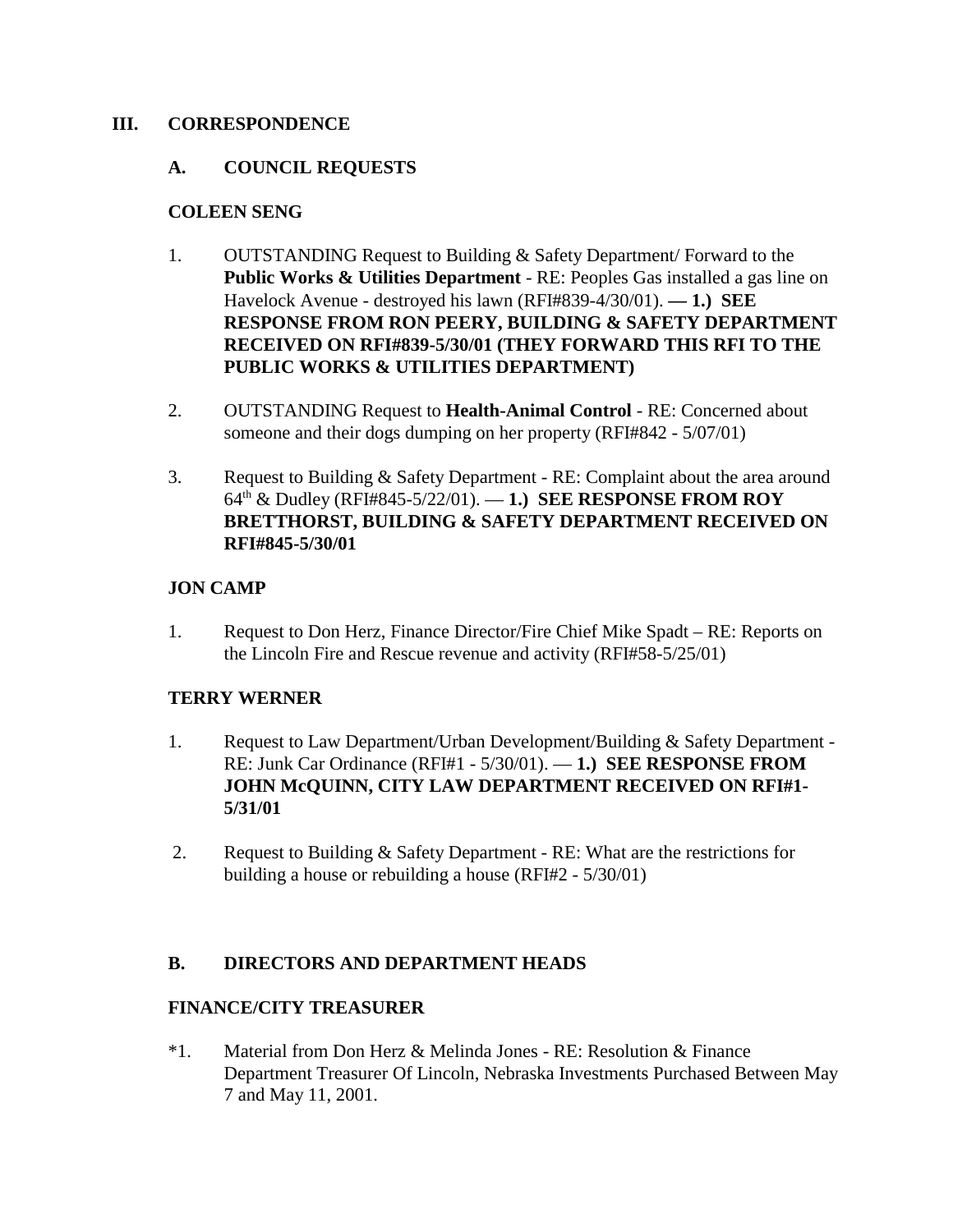\*\*2. Material from Don Herz & Melinda Jones - RE: Resolution & Finance Department Treasurer Of Lincoln, Nebraska Investments Purchased Between May 14 and May 18, 2001.

#### **FIRE DEPARTMENT**

- \*1. Memo from Chief Spadt to Ms. McRoy RE: Shamrock Mobile Home Park (See Memo).
- \*\*2. Response Letter from Fire Chief Spadt to Jon Camp RE: Rudolph Strunc concerned about the Ambulance service & rotation policy (See Letter).

### **HEALTH DEPARTMENT**

- \*\*1. NEWS RELEASE RE: I CAUGHT YOU!! BEING GOOD??? (See Release).
- \*\*2. NEWS RELEASE RE: New Ordinances Go Into Effect (See Release).
- \*\*3. NEWS RELEASE RE: National Dog Bite Prevention Week May 20-26, 2001 (See Release).
	- 4. NEWS RELEASE RE: Area Restaurants Go Smoke-Free For A Day (See Release).
	- 5. NEWS RELEASE RE: Shigellosis

### **LIBRARY**

- \*1. LIBRARY DIRECTOR'S REPORT Lincoln City Libraries Statistical Report Fund Balances - Monthly Categorical Report - April 2001.
- 2. NEWS RELEASE RE: Library Bookmark Contest Winners Announced (See Release).
- 3. NEWS RELEASE RE: Book Discussion Group For Teachers (See Release).
- 4. NEWS RELEASE RE: Library Board Candidates Sought (See Release).

### **PARKS & RECREATION DEPARTMENT**

\*1. Letter from Lynn Johnson to Stuhr Park Neighbors - RE: Erroneous Stuhr Park Renovation Notice (See Letter).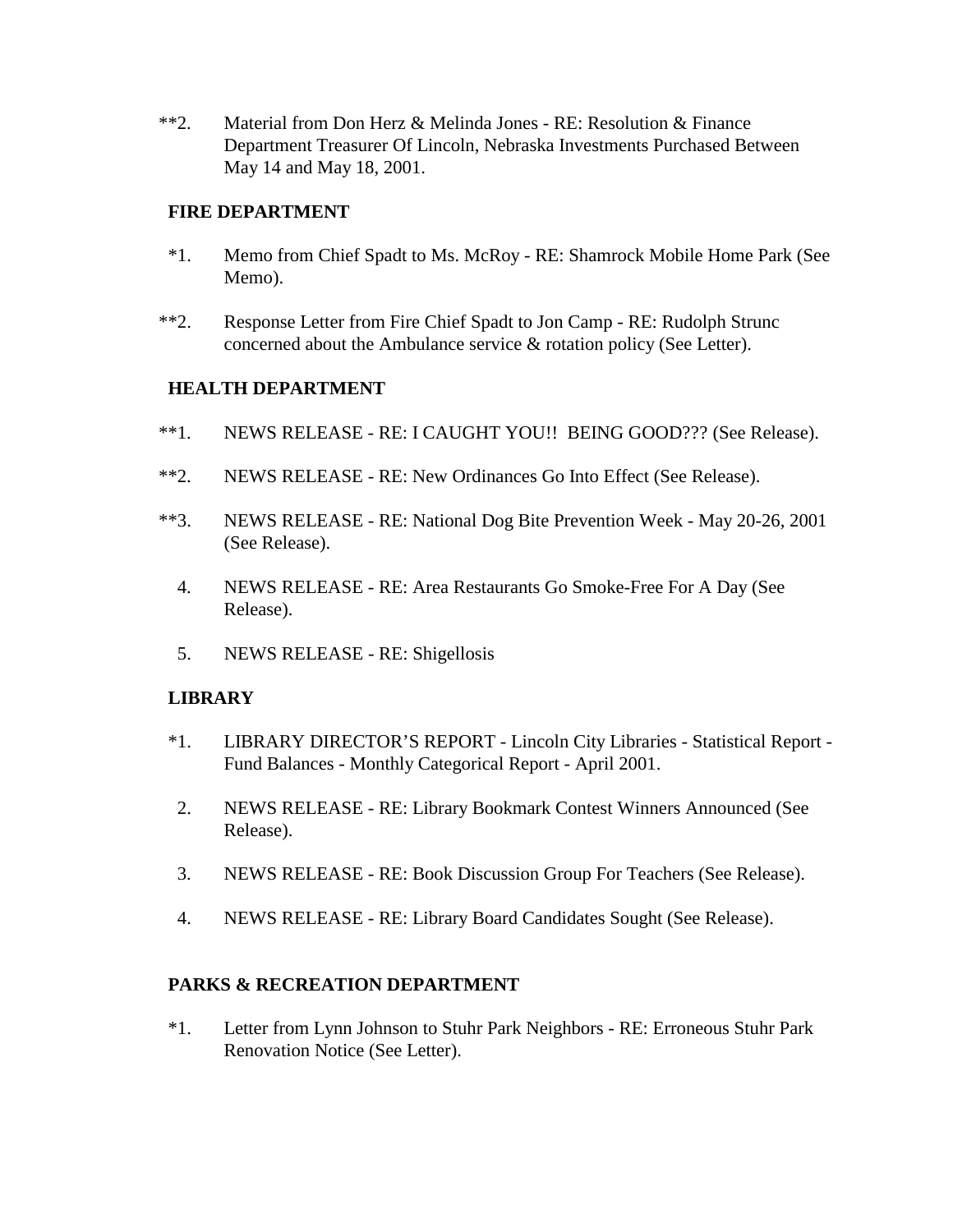### **PLANNING**

- \*1. Material from Ray Hill RE: Change of Zone 3245 Bill No. 00-72 on Council's Pending List (AG Agricultural to O-2 Suburban Office on property generally located at S.  $84<sup>th</sup>$  & Old Cheney Road) (See Material).
- \*2. Material from Ray Hill RE: Change of Zone 3206 Bill No. 00-159 on Council's Pending List (AGR Agricultural Residential to B-1 Local Business on property generally located at S.  $70<sup>th</sup>$  & Pine Lake Road) (See Material).
- \*3. Material from Ray Hill RE: Change of Zone 3207 Bill No. 00-160 on Council's Pending List (AG Agricultural to B-2 Planned Neighborhood Business on property generally located at S.  $84<sup>th</sup>$  & Old Cheney Road) (See Material).
- \*4. Preliminary District Tabulations from Kathleen Sellman RE: Population Tabulations for Council and Board Districts (See Material).
- \*\*5. Annexation by Ordinance Effective Date: May 22, 2001 Ordinance No. 17846 - 83.86 Acres.
	- 6. Material from Kathleen Sellman RE: Update Pages for 1994 Comprehensive Plan: New Pages with amendments between January 1 and May 1, 2001 (Council copies placed in their Thursday packets on 5/31/01)(Copy of this material is on file in the City Council Office).

## **PLANNING COMMISSION FINAL ACTION . . . . .**

- \*1. Special Permit No. 1907 (Expand non-conforming residential use 3100 West "A" Street) Resolution No. PC-00671.
- 2. Special Permit No. 1915 (40' church steeple 3000 Old Cheney Road) Resolution No. PC-00672.

### **PUBLIC WORKS & UTILITIES DEPARTMENT**

- \*1. Memo from Nicole Fleck-Tooze RE: 01-79 Alley Paving District No. 361 01- 80 Paving District No. 2621 (See Material).
- \*\*2. Public Works & Utilities Advisory RE: The Storm Sewer Project No. 532121  $16<sup>th</sup>$  & Rose to  $20<sup>th</sup>$  & Harwood Streets (See Memo).
	- 3. Memo from Dennis Bartels RE: Bryan LGH East and West Amendments to Special Permits - 01R-127 & 01R-128 (See Material).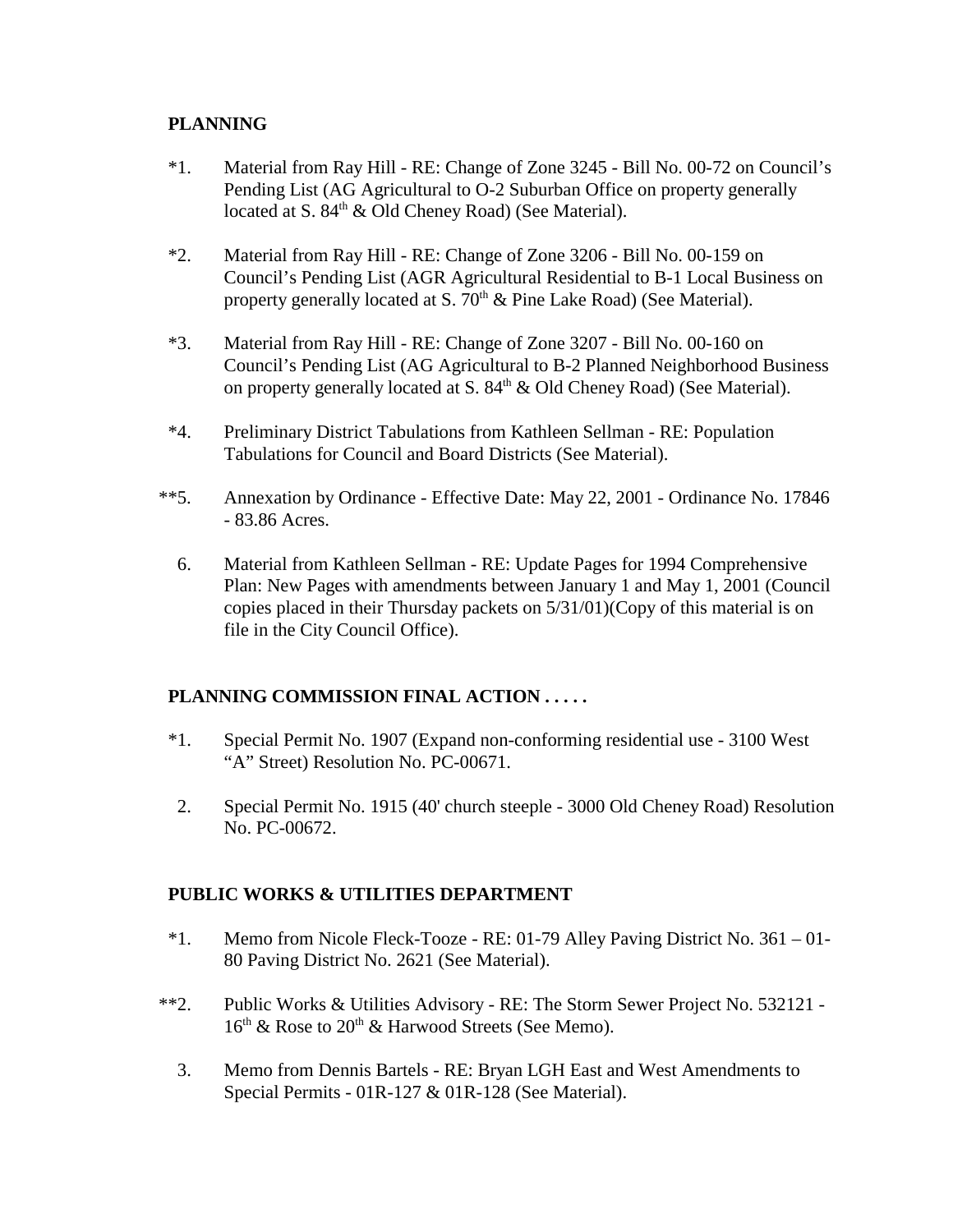4. Memo from Allan Abbott - RE: Traffic Congestion - The Straw that Breaks the Camel's Back (See Memo).

# **C. MISCELLANEOUS**

- \*1. Letter from Bill Crawford RE: A major concern he has, as the opening season approaches for the Lincoln Saltdogs baseball team (See Letter).
- **\***2. Letter from Thomas Prockish, Assistant Scoutmaster, Training Chairman RE: Brayden McLaughlin has earned the rank of Eagle Scout (See Letter).
- \*3. Letter from Mat Lawson RE: The expansion of Lincoln Plating (See Letter).
- \*4. Letter from Ruby Chloupek, Power of Attorney for Dorus & Beryl Brock RE: Opposed to the alley paving - Ballard to Morrill -  $62<sup>nd</sup>$  to  $63<sup>rd</sup>$  Street (See Letter).
- \*5. Letter from Harold & Pauline Johnson RE: Paving Alley District E/W Ballard to Morrill -  $62<sup>nd</sup>$  to  $63<sup>rd</sup>$  Street (See Letter).
- \*6. Letter from Jim Jurgens RE: Paving Alley District E/W Ballard to Morrill  $62<sup>nd</sup>$  to  $63<sup>rd</sup>$  Street (See Letter).
- \*7. Letter from Nancy Bowen, President, FUSSBUDGET, INC. RE: The proposed paving of the alley between Ballard & Morrill Avenues on block 45 of the Havelock division (See Letter).
- \*8. Letter from John M. Boehm, Butler, Galter, O'Brien, Boehm & Fritz Law Firm to the Nebraska Liquor Control Commission - RE: Zapata's Mexican Restaurant - Cantina, 815 "O" Street - City of Lincoln's Request for a Show Cause Hearing (See Letter).
- \*9. E-Mail from Andrea Watkins RE: Lives right next to a recycling center the noise level of the glass recycling bin is completely unbearable (See E-Mail).
- \*10. E-Mail from Doug & Janette Roth RE: A "Thank-you" to all of them & Jerry Shoecraft for all of his help on their claim against the City (See E-Mail).
- \*11. Letter & Material from Donna Sulzman RE: Writing concerning a ticket she received for parking in a handicapped parking zone on the  $16<sup>th</sup>$  of April (See Material).
- \*12. E-Mail from M.F. Dahab, Ph.D., P.E., DEE RE: The Qwest Communications Tower (See E-Mail).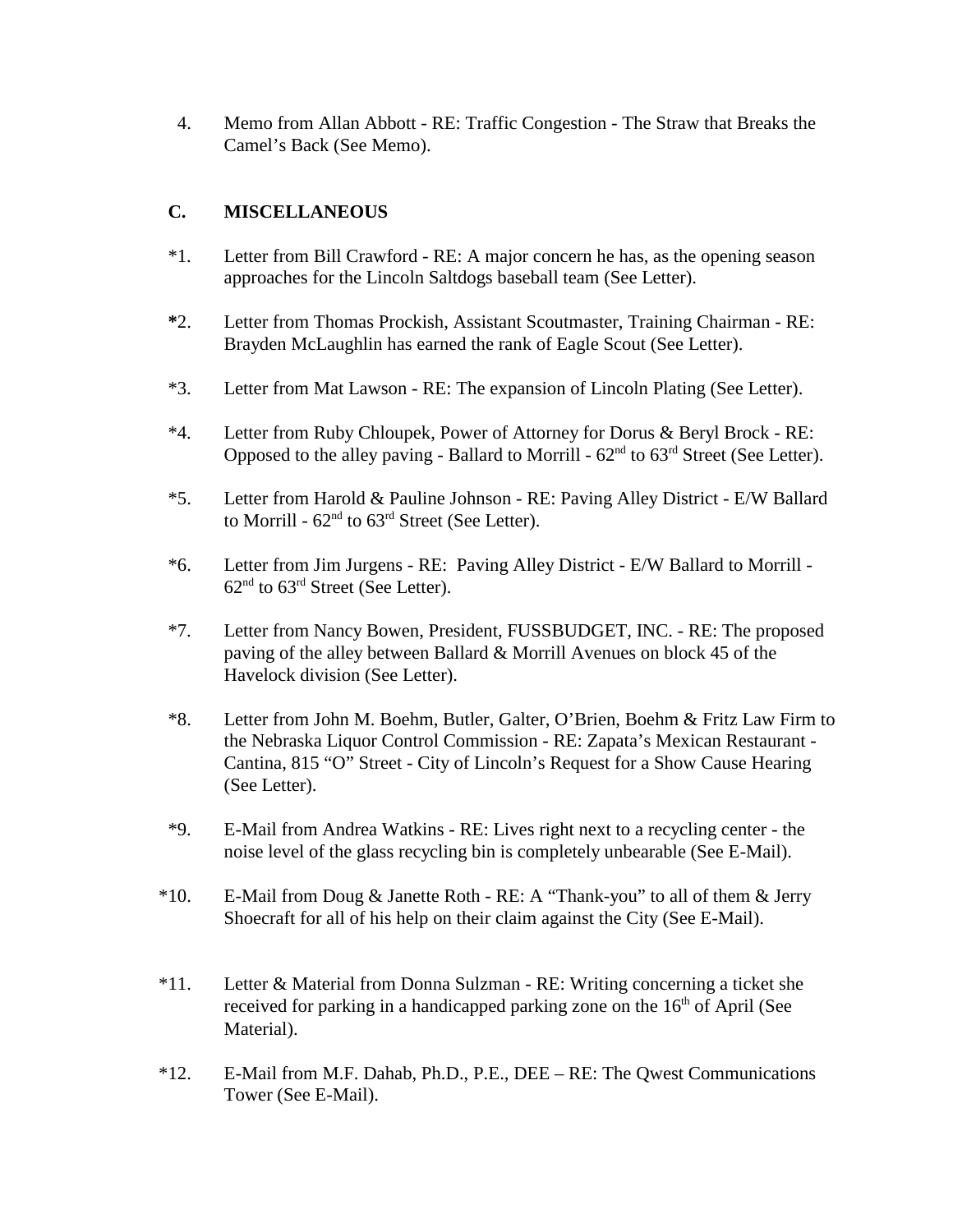- \*\*13. E-Mail from Patricia Witt RE: In the Highlands Neighborhood on 13<sup>th</sup> Street, heading North from the swimming pool and golf course, they are in strong need of a sidewalk for the safety of their kids (See E-Mail).
- \*\*14. Letter from Alvin Lugn, Jr. RE: At the Citizens Transportation Coalition Meeting an idea was advanced that the bus service should be extended to the new Lancaster Event Center (See Letter).
- \*\*15. Letter from Janet Buck & Roger Hansen RE: They wrote to you earlier this year about having their cars towed from in front of their home while they were on vacation, even though they had no driveway at the time (See Letter).
- \*\*16. Letter from Charles D. Humble, Law Offices Erickson & Sederstrom, P.C. RE: Change of Zone 3245, 00-72 – change of zone from AG to O-2 on property located on the northeast corner of  $84<sup>th</sup>$  & Old Cheney Road (See Letter).
- \*\*17. Letters from Robert Weigel & Michael Marsh, Realty Trust Group RE: Change of Zone 3207 -  $84<sup>th</sup>$  & Old Cheney Road & Change of Zone 3206 -  $70<sup>th</sup>$  & Pine Lake Road (See Letters).
	- 18. E-Mail from Dennis VerMaas RE: Is there any way they can get the developer to finish the street that will run on the north side of Maxey School? (See E-Mail).
	- 19. E-Mail from Larry Craig RE: Murdock Trail (See E-Mail).
	- 20. Letters from Robert Weigel & Michael Marsh, Realty Trust Group RE: Change of Zone 3207-84th & Old Cheney Road and Change of Zone 3206-70th & Pine Lake Road (See Letters).
	- 21. E-Mail from Mr. Lucas RE: Bridge paint (See E-Mail).
	- 22. Faxed Letter from Nancy Allder RE: The Vavrina Meadows Development (See Letter).
	- 23. Letter from Patricia Strnot RE: Voicing their objections to the proposed East Beltway (See Letter).
	- 24. Letter from Dr. Rudolf Strnot, Jr. RE: Voicing their objections to the proposed East Beltway (See Letter).
	- 25. Letter from Mark Stahlhut, President, Lincoln Police Union RE: To express that they have lost a great deal of confidence in the ability of the City to administer our Police and Fire Pension Fund (See Letter).